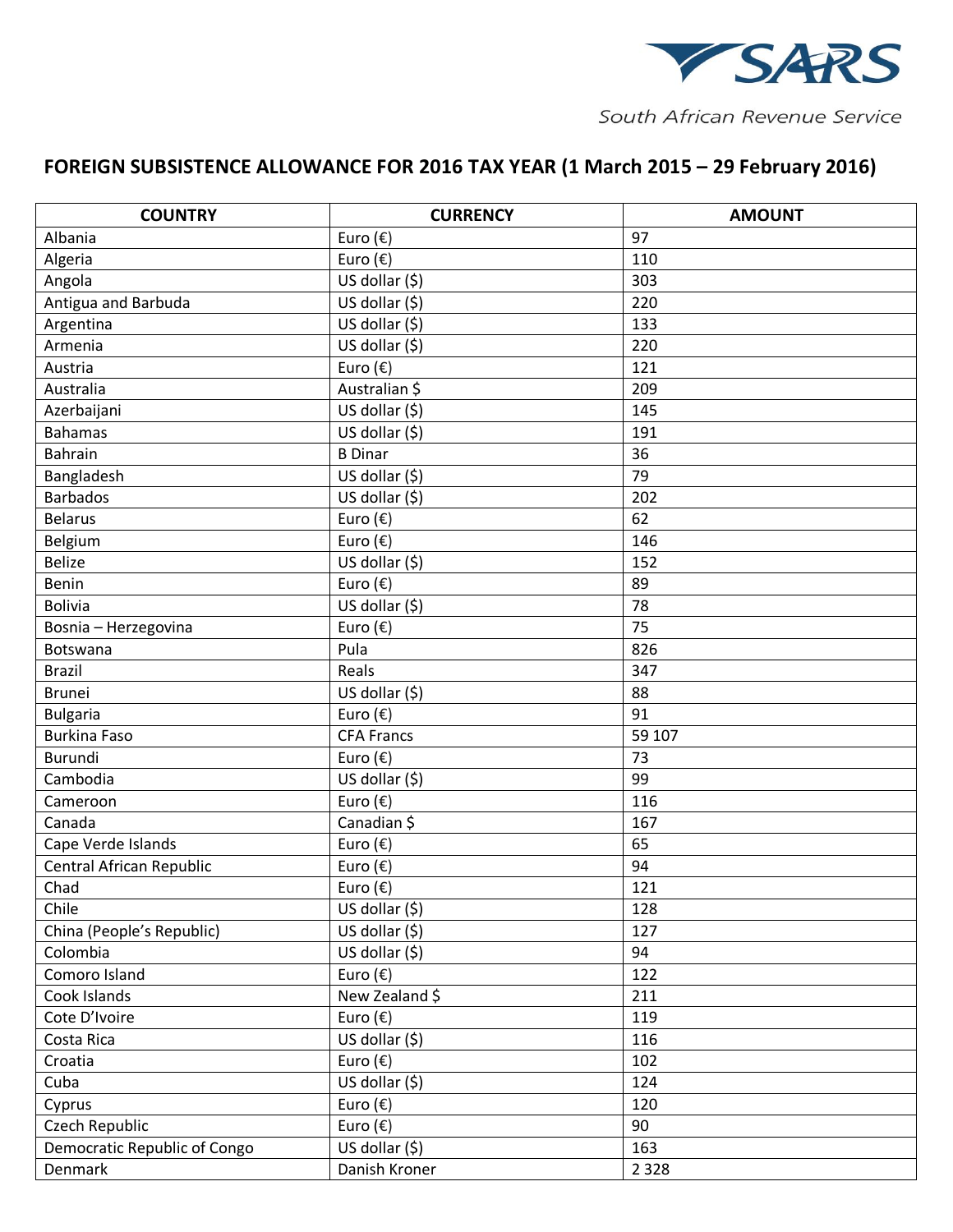| <b>COUNTRY</b>           | <b>CURRENCY</b>             | <b>AMOUNT</b> |
|--------------------------|-----------------------------|---------------|
| Djibouti                 | US dollar (\$)              | 99            |
| Dominican Republic       | US dollar (\$)              | 99            |
| Ecuador                  | US dollar (\$)              | 163           |
| Egypt                    | $\overline{US}$ dollar (\$) | 117           |
| El Salvador              | US dollar (\$)              | 98            |
| <b>Equatorial Guinea</b> | Euro (€)                    | 130           |
| Eritrea                  | US dollar (\$)              | 109           |
| Estonia                  | Euro (€)                    | 100           |
| Ethiopia                 | US dollar (\$)              | 64            |
| Fiji                     | US dollar (\$)              | 102           |
| Finland                  | Euro $(\epsilon)$           | 171           |
| France                   | Euro $(\epsilon)$           | 128           |
| Gabon                    | Euro $(\epsilon)$           | 172           |
| Gambia                   | Euro (€)                    | 74            |
| Georgia                  | US dollar (\$)              | 95            |
| Germany                  | Euro $(\epsilon)$           | 120           |
| Ghana                    | US dollar (\$)              | 130           |
| Greece                   | Euro (€)                    | 134           |
| Grenada                  | US dollar (\$)              | 151           |
| Guatemala                | $\overline{US}$ dollar (\$) | 114           |
| Guinea                   | Euro $(\epsilon)$           | 78            |
| Guinea Bissau            | Euro (€)                    | 59            |
| Guyana                   | US dollar (\$)              | 118           |
| Haiti                    | US dollar $(5)$             | 109           |
| Honduras                 | US dollar (\$)              | 186           |
| Hong Kong                | Hong Kong \$                | 1 0 0 0       |
| Hungary                  | Euro $(\epsilon)$           | 89            |
| Iceland                  | <b>ISK</b>                  | 25 4 66       |
| India                    | <b>Indian Rupee</b>         | 5852          |
| Indonesia                | US dollar (\$)              | 86            |
| Iran                     | US dollar (\$)              | 120           |
| Iraq                     | US dollar (\$)              | 125           |
| Ireland                  | Euro (€)                    | 123           |
| Israel                   | US dollar (\$)              | 177           |
| Italy                    | Euro $(\epsilon)$           | 125           |
| Jamaica                  | US dollar (\$)              | 151           |
| Japan                    | Yen (¥)                     | 16 275        |
| Jordan                   | US dollar $(5)$             | 201           |
| Kazakhstan               | US dollar $(5)$             | 141           |
| Kenya                    | US dollar (\$)              | 138           |
| Kiribati                 | Australian \$               | 233           |
| Kuwait (State of)        | US dollar (\$)              | 172           |
| Kyrgyzstan               | US dollar (\$)              | 172           |
| Laos                     | US dollar (\$)              | 92            |
| Latvia                   | US dollar (\$)              | 150           |
| Lebanon                  | US dollar (\$)              | 158           |
| Lesotho                  | RSA Rand (R)                | 750           |
| Liberia                  | US dollar (\$)              | 112           |
| Libya                    | US dollar (\$)              | 120           |
| Lithuania                | Euro $(\epsilon)$           | 154           |
| Macau                    | Hong Kong \$                | 1 1 9 6       |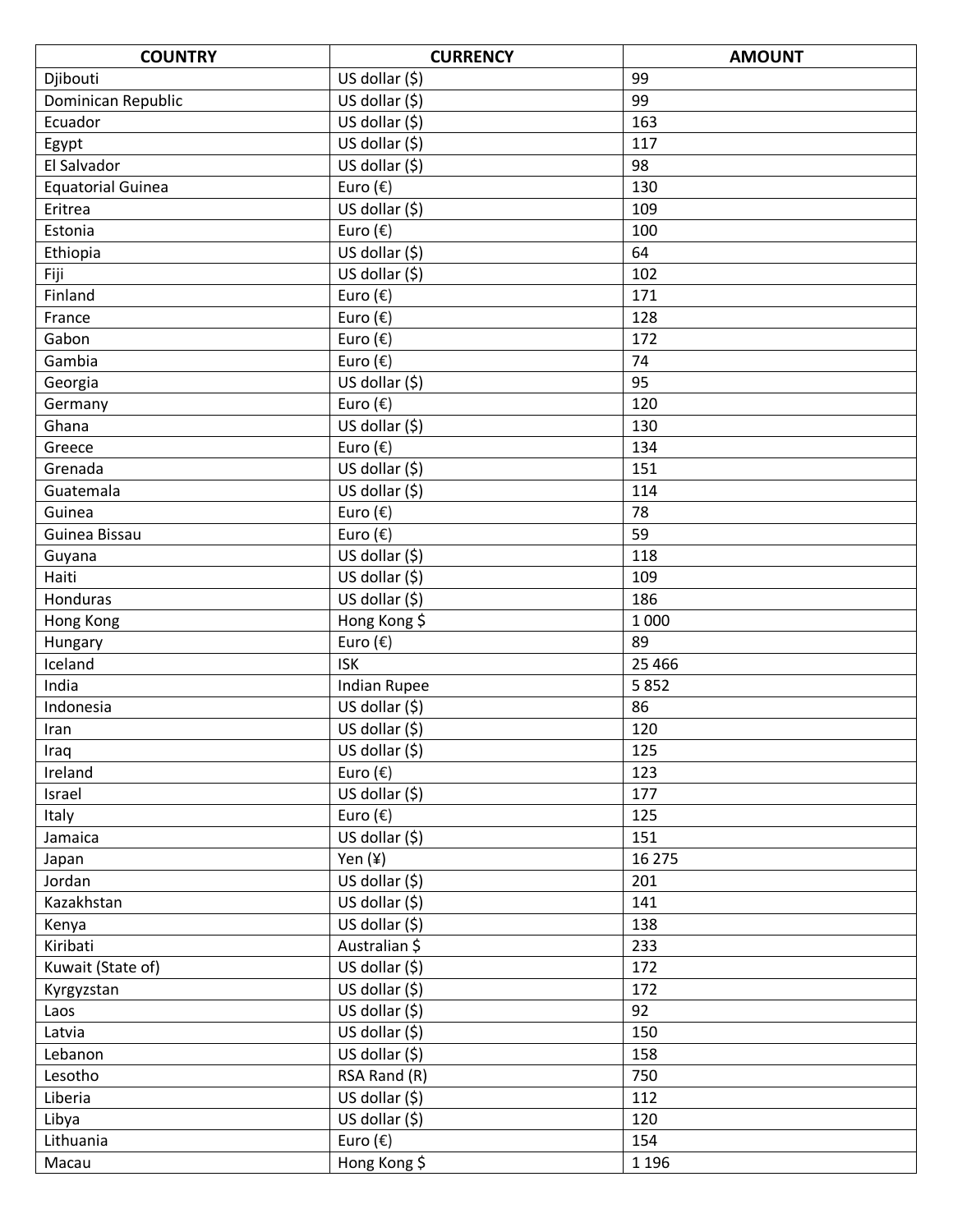| <b>COUNTRY</b>              | <b>CURRENCY</b>      | <b>AMOUNT</b> |
|-----------------------------|----------------------|---------------|
| Macedonia (Former Yugoslav) | Euro $(\epsilon)$    | 100           |
| Madagascar                  | Euro $(\epsilon)$    | 63            |
| Madeira                     | Euro $(\epsilon)$    | 290           |
| Malawi                      | Malawi Kwacha        | 31 254        |
| Malaysia                    | Ringgit              | 382           |
| <b>Maldives</b>             | US dollar (\$)       | 202           |
| Mali                        | Euro $(\epsilon)$    | 178           |
| Malta                       | Euro $(\epsilon)$    | 132           |
| Marshall Islands            | US dollar (\$)       | 255           |
| Mauritania                  | Euro $(\epsilon)$    | 97            |
| <b>Mauritius</b>            | US dollar (\$)       | 135           |
| Mexico                      | <b>Mexican Pesos</b> | 1 3 1 3       |
| Moldova                     | US dollar (\$)       | 117           |
| Mongolia                    | US dollar (\$)       | 69            |
| Montenegro                  | Euro $(\epsilon)$    | 172           |
| Morocco                     | <b>Dirhams</b>       | 970           |
| Mozambique                  | US dollar (\$)       | 128           |
| Myanmar                     | US dollar (\$)       | 123           |
| Namibia                     | $RSA$ Rand $(R)$     | 950           |
| Nauru                       | Australian \$        | 278           |
| Nepal                       | US dollar (\$)       | 64            |
| Netherlands                 | Euro (€)             | 117           |
| New Zealand                 | New Zealand \$       | 191           |
| Nicaragua                   | US dollar (\$)       | 90            |
| Niger                       | Euro $(\epsilon)$    | 75            |
| Nigeria                     | US dollar (\$)       | 242           |
| Niue                        | New Zealand \$       | 252           |
| Norway                      | <b>NOK</b>           | 1760          |
| Oman                        | Rials Omani          | 75            |
| Pakistan                    | Pakistani Rupees     | 6 2 3 5       |
| Palau                       | US dollar (\$)       | 252           |
| Palestine                   | US dollar (\$)       | 147           |
| Panama                      | US dollar (\$)       | 105           |
| Papua New Guinea            | Kina                 | 285           |
| Paraguay                    | US dollar (\$)       | 76            |
| Peru                        | US dollar $(5)$      | 139           |
| Philippines                 | US dollar (\$)       | 122           |
| Poland                      | Euro $(\epsilon)$    | 88            |
| Portugal                    | Euro $(\epsilon)$    | 87            |
| Qatar                       | Qatar Riyals         | 715           |
| Republic of Congo           | Euro $(\epsilon)$    | 149           |
| Reunion                     | Euro $(\epsilon)$    | 164           |
| Romania                     | Euro $(\epsilon)$    | 85            |
| Russia                      | Euro $(\epsilon)$    | 330           |
| Rwanda                      | US dollar (\$)       | 101           |
| Samoa                       | Tala                 | 193           |
| Sao Tome                    | Euro $(\epsilon)$    | 160           |
| Saudi Arabia                | Saudi Riyal          | 517           |
| Senegal                     | Euro $(\epsilon)$    | 113           |
| Serbia                      | Euro $(\epsilon)$    | 83            |
| Seychelles                  | Euro $(\epsilon)$    | 275           |